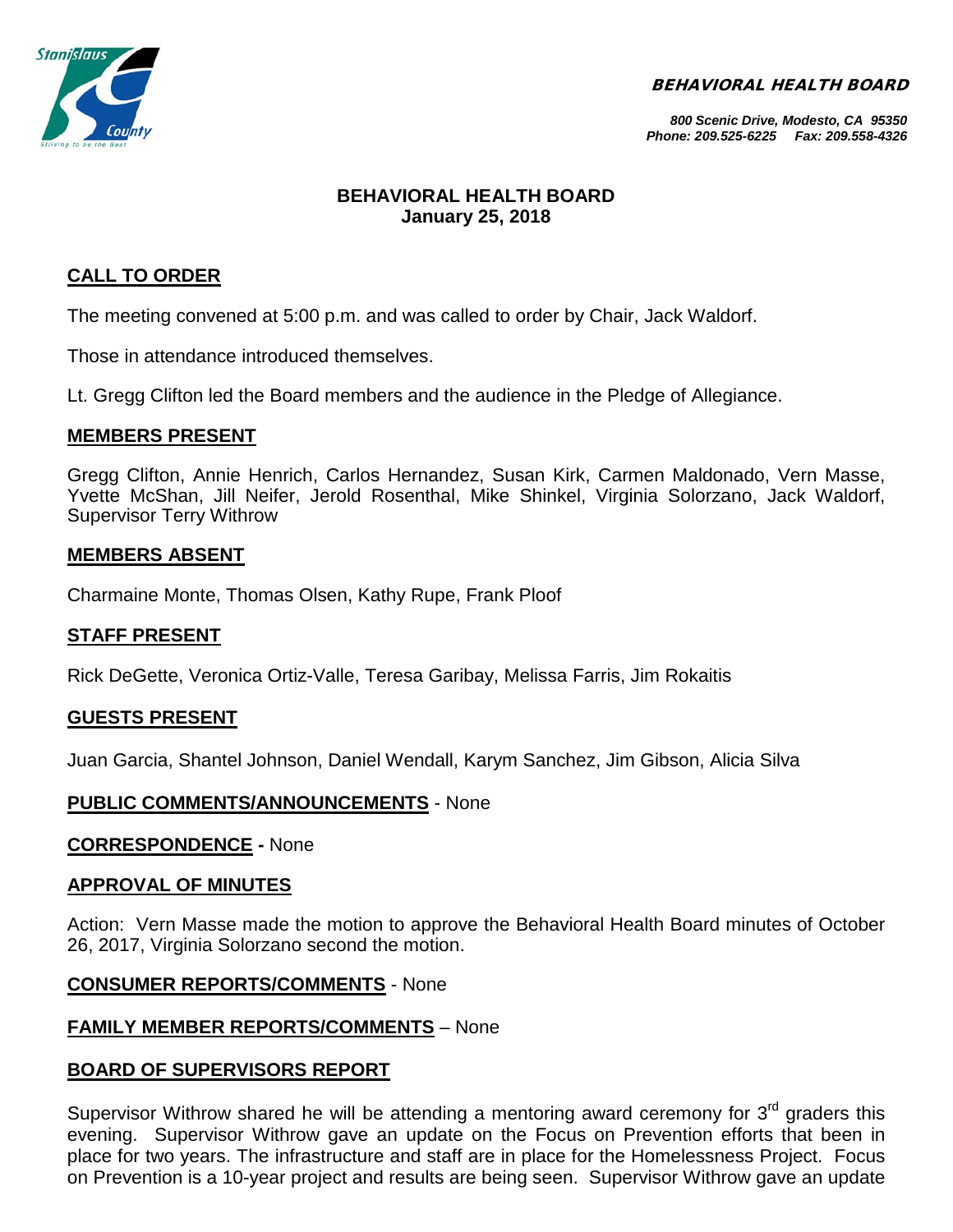Behavioral Health Board January 25, 2018 Page 2 of 3

on the Access Center. The Access Center will have 60 beds, this is a 24/7 operation in which BHRS will partner. The purpose for the Access Center is to assist people out of homelessness and exposed to services. The Care Program is a response and engagement program. The Center is on a three year lease, temporarily located in south downtown Modesto. The Center still needs to be approved at the City Council Meeting on Tuesday, January 27.

#### **PRESENTATION -** Behavioral Health Board (BHB) Protocol for Site Visits

Jack Waldorf discussed the objectives for site visits and reviewed the site visit protocol that was developed to assist with the roles/responsibilities along with the questionnaire. He stated as members of the BHB, their role as advisors to BHRS and the BOS, is to evaluate programs and agencies on the services provided to clients. Jack specified that a minimum of two members are required to conduct a site visit. Jack also explained that the questionnaire is to be completed for every site visit. The site visit summaries are to be reviewed at the committee meeting for discussion with the Senior Leaders. Jack explained that the site visit summary is a very important document which is used to develop the BHB Annual Report to the Board of Supervisors. Vern suggested to include information on substance use disorder to the BHB website. This suggestion will be taken to the next BHB Executive meeting for review.

# **COMMITTEE REPORTS**

#### Executive Committee

Jack reported there are currently two vacancies in District 1 and two vacancies in District 2.

#### Administrative, Fiscal Management Committee

Lt. Clifton reported that the committee discussed the impact of the recent BHRS cyber-attack and how it affected the billing. He stated the budget is healthy, contracts will be renewed in February, and a 5-year plan is currently being developed.

#### Managed Care Committee

Jack reported that the committee did not meet due to the cyber-attack. The committee will meet in March.

# Prevention and Community Education/Outreach Committee

Jill reported that the last meeting was cancelled. Jill shared a training she took on Youth Mental Health First Aid and encouraged members to take this training. She indicated that she would like to see this training for Emergency Room staff. Jill also recommended taking the Mental Health First Aid class.

#### Impact - Department Run Services Committee

Vern reported the committee met and looked at the upcoming months to plan site visits and presentations.